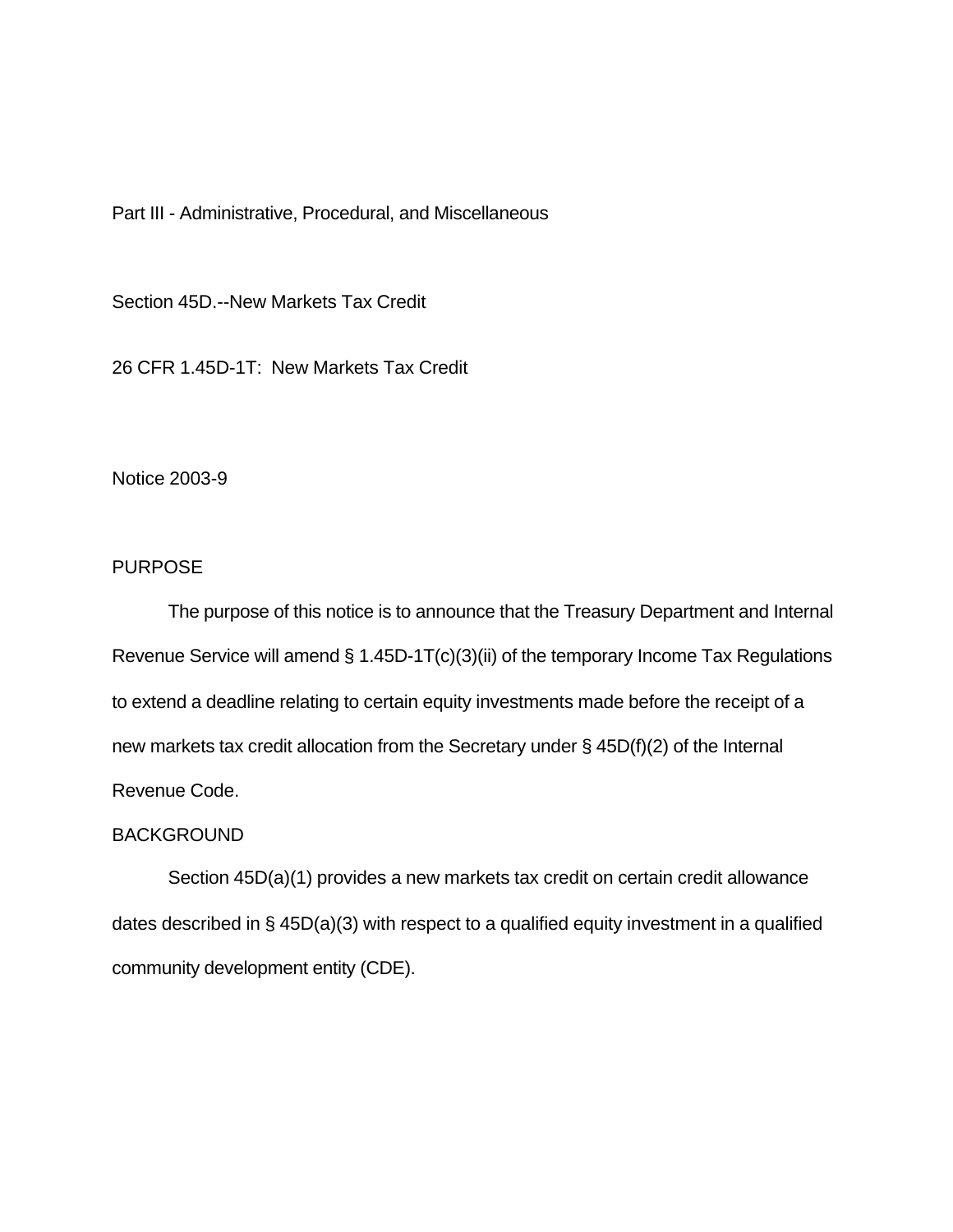Section 45D(b)(1) provides that an investment in a CDE is a qualified equity investment only if, among other requirements, the CDE designates the investment as a qualified equity investment.

Section 45D(c)(1) provides that an entity is a CDE only if, among other requirements, the entity is certified by the Secretary as a CDE.

Section 45D(b)(2) provides that the maximum amount of equity investments issued by a CDE that may be designated by the CDE as qualified equity investments shall not exceed the portion of the new markets tax credit limitation set forth in  $\S$  45D(f)(1) that is allocated to the CDE by the Secretary under § 45D(f)(2).

Section 1.45D-1T(c)(3)(i) provides that, except as provided in § 1.45D-1T(c)(3)(ii), an equity investment in an entity is not eligible to be designated as a qualified equity investment if it is made before the entity enters into an allocation agreement with the Secretary. An "allocation agreement" is an agreement between the Secretary and a CDE relating to a new markets tax credit allocation under § 45D(f)(2).

Section 1.45D-1T(c)(3)(ii) provides that, notwithstanding § 1.45D-1T(c)(3)(i), an equity investment in an entity is eligible to be designated as a qualified equity investment if -- (A) the equity investment is made on or after April 20, 2001; (B) the entity in which the equity investment is made is certified by the Secretary as a CDE under § 45D(c) before January 1, 2003; (C) the entity in which the equity investment is made receives notification of the credit allocation (with the actual receipt of such credit allocation contingent upon subsequently entering into an allocation agreement) from the Secretary before January 1,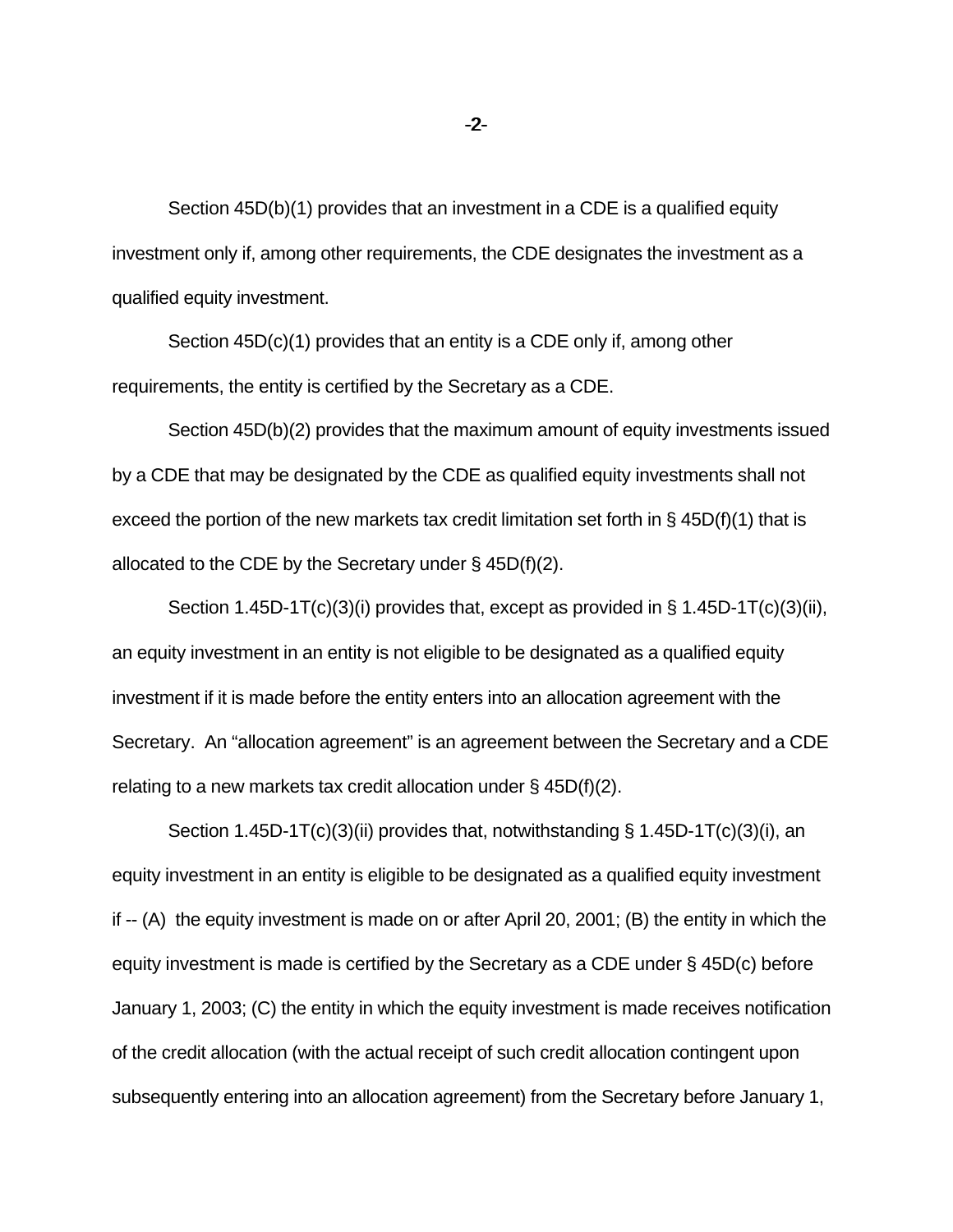2003; and (D) the equity investment otherwise satisfies the requirements of § 45D and § 1.45D-1T.

The Secretary of the Treasury Department has delegated certain administrative functions relating to the new markets tax credit program to the Under Secretary (Domestic Finance), who in turn has delegated those functions to the Community Development Financial Institutions Fund (CDFI Fund). The delegated administrative functions include CDE certifications and new markets tax credit allocations.

The CDFI Fund published a Notice of Allocation Availability (NOAA) in the **Federal Register** on June 11, 2002 (67 FR 40112) covering, among other things, how an entity applies for an allocation under  $\S$  45D(f)(2). The NOAA set a deadline for receiving all allocation applications (electronic and written) of no later than 5 p.m. ET on August 29, 2002.

## **DISCUSSION**

The CDFI Fund will not complete new markets tax credit allocations before January 1, 2003. Accordingly, the Treasury Department and Service intend to amend  $\S$  1.45D-1T(c)(3)(ii) to provide that, notwithstanding  $\S$  1.45D-1T(c)(3)(i), an equity investment in an entity is eligible to be designated as a qualified equity investment under  $§ 1.45D-1T(c)(1)(iii)$  if:

1. The equity investment is made on or after April 20, 2001;